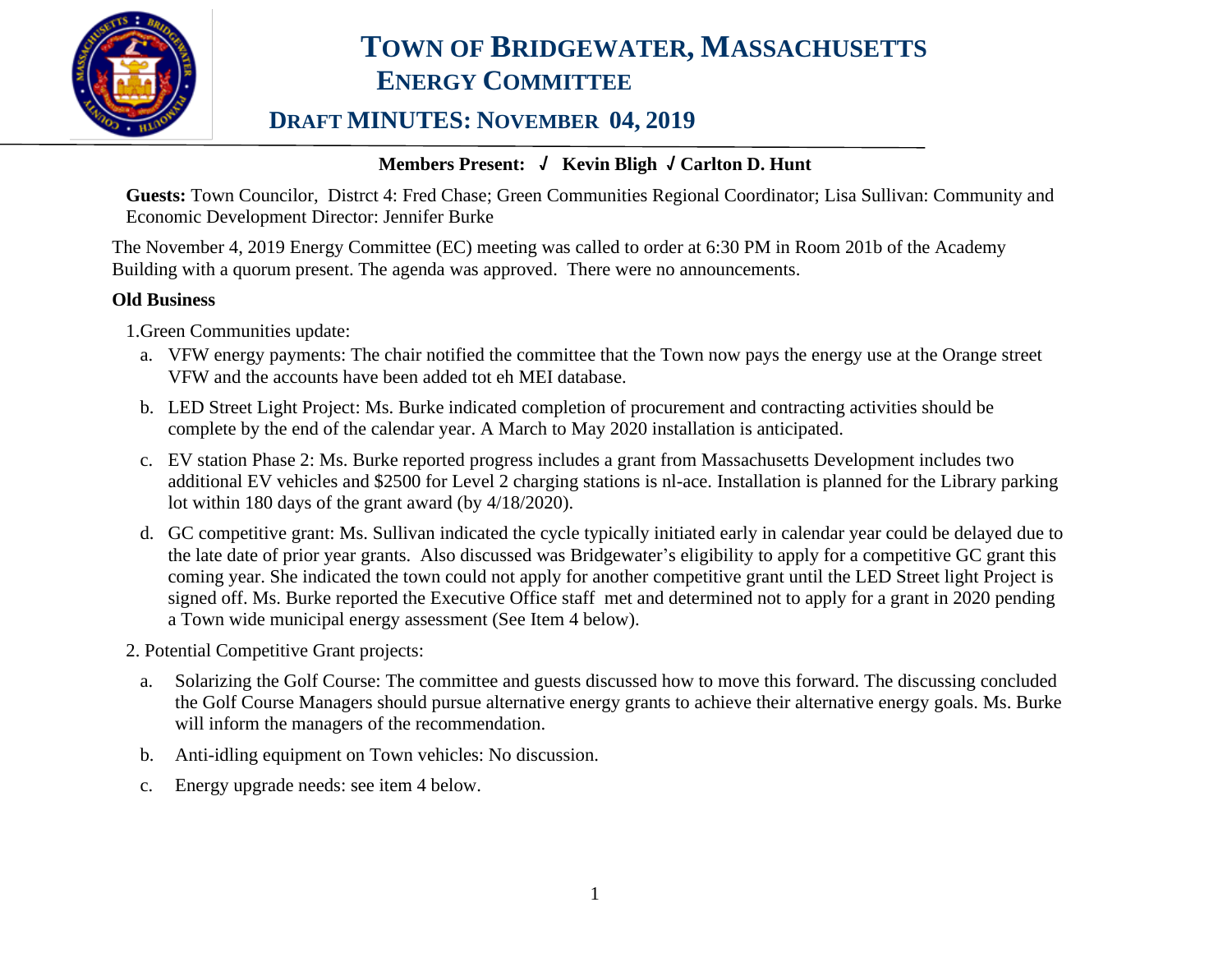

# **TOWN OF BRIDGEWATER, MASSACHUSETTS ENERGY COMMITTEE**

### **DRAFT MINUTES: NOVEMBER 04, 2019**

- 3. Energy Projects before town Boards and Committees.
	- a. Flagg and Bedford St.: Site plan approved by the Planning Bard. Includes a financial gift to the Town as mitigation for substantial tree removal.
	- b. Citizens energy off Bedford St.: pending final close out of the landfill. Permit will be issued once closeout is complete.
- 4. Alternative energy assessment (former Golf Course energy assessment)
	- a. Ms. Burke reported the executive office had met and determined to go out to bid for a Town wide municipal energy audit.
	- b. She reported the committee would be invited into scope discussions. No schedule was provided.
- 5. Annual Green Community Report planning
	- a. Report is due December 4, 2019. Mr. Romulus is charged with completing the report.
	- b. The Chair will work with Mr. Romulus to complete the report and provided reviews thereof.
	- c. The chair brought up concerns regarding missing historic fossil fuel use and cost caused by oversite of the data. He presented a way to hindcast the data to ensure the high percentage increase in the Water and Sewer accounts could be mitigated. The decisions revolved around whether the issue should be a discussion item in the annual report or the hindcast data should be uploaded. is a discuss. The consensus was to not upload the hindcast data, rather discuss the issue in the annual report. Ms. Sullivan indicated she would discuss the issue with the GC managers.
	- d. Potentially petitioning the GC to change our baseline year was considered and rejects due to effort involved and potential to alter our evidence of building energy reductions.
- 6. Solar energy supply update

The Chair provided a set of draft figures (attached) showing three complete fiscal years data. The solar field provided FY19 95% of the municipal electrical demand in FY19, up from 85% in FY16. This increase is primarily due to decrease in electrical consumption over this time period. The Chair noted that upgrading the streetlight to LEDs could lower demand such that the Town would have an excess of power available from the soar field on Fireworks Circle.

7. Solar energy supply data. Data uploads continues. Changes to the fossil fuel use discussed above will not be made. Thus, the data for reporting FY19 energy use complete.